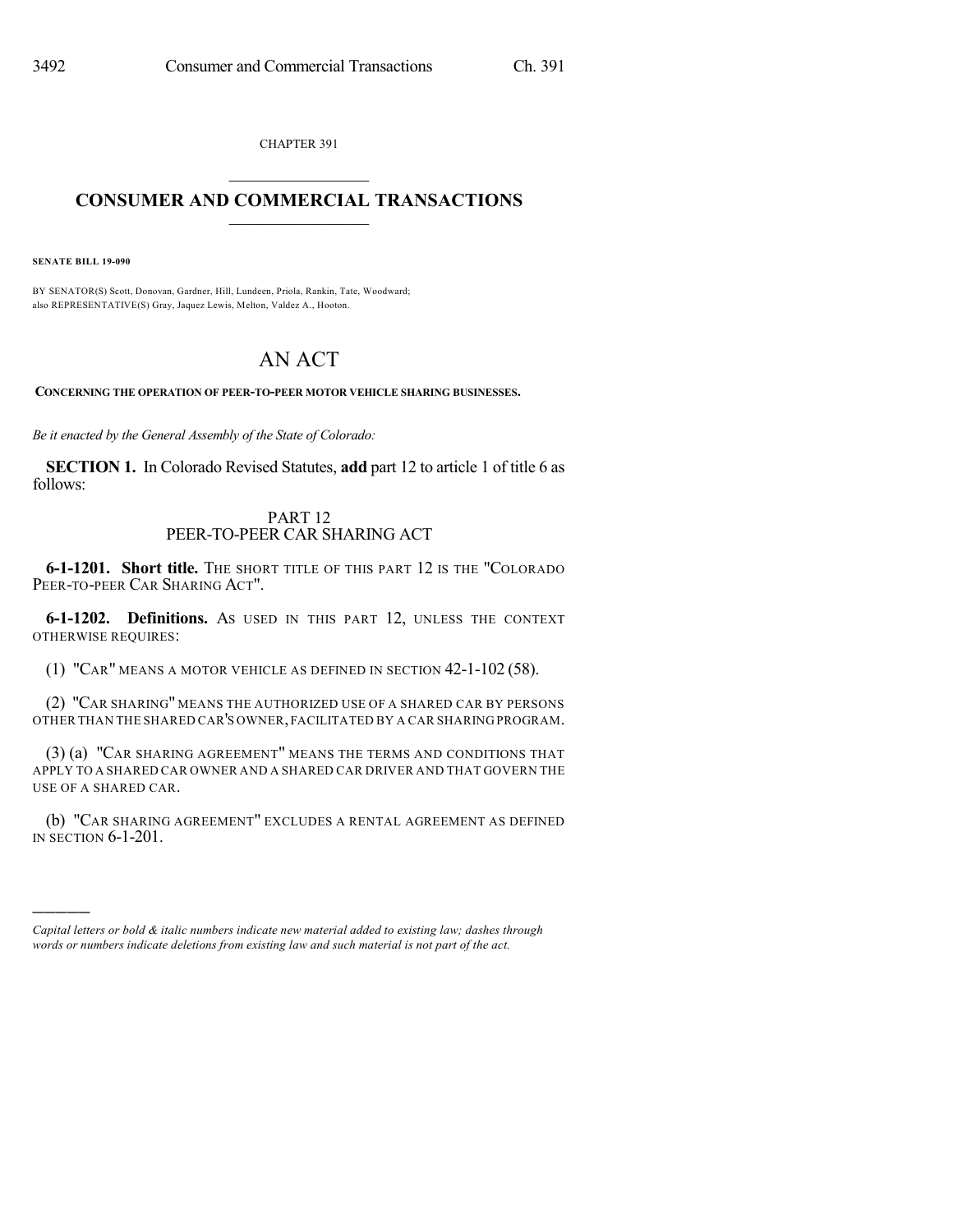Ch. 391 Consumer and Commercial Transactions 3493

(4) (a) "CAR SHARING PROGRAM" MEANS A PERSON THAT IS IN THE BUSINESS OF OPERATINGAN ONLINE PLATFORM TO CONNECT THIRD-PARTY VEHICLE OWNERS WITH THIRD-PARTY VEHICLE DRIVERS TO ENABLE PEER-TO-PEER CAR SHARING WITHIN COLORADO.

(b) "CAR SHARING PROGRAM" EXCLUDES:

(I) THE REGISTERED OWNER OF THE CAR INVOLVED IN CAR SHARING FACILITATED BY A CAR SHARING PROGRAM; AND

(II) A LESSOR AS DEFINED IN SECTION 6-1-201.

(5) "DELIVERY PERIOD" MEANS THE TIME WHEN A SHARED CAR IS BEING DELIVERED TO THE LOCATION OF THE CAR SHARING START TIME, AS DOCUMENTED BY THE GOVERNING CAR SHARING AGREEMENT.

(6)(a) "SHARED CAR"MEANS A MOTOR VEHICLE THAT IS AVAILABLE FOR SHARING THROUGH A CAR SHARING PROGRAM BUT IS NOT USED EXCLUSIVELY FOR CAR SHARING.

(b) "SHARED CAR" EXCLUDES A RENTAL MOTOR VEHICLE AS DEFINED IN SECTION 6-1-201.

(7) (a) "SHARED CAR DRIVER" MEANS AN INDIVIDUAL WHO HAS BEEN AUTHORIZED TO DRIVE THE SHARED CAR BY A CAR SHARING PROGRAM UNDER A CAR SHARING AGREEMENT.

(b) "SHARED CAR DRIVER" EXCLUDES A LESSEE AS DEFINED IN SECTION 6-1-201.

(8) "SHARED CAR OWNER" MEANS A PERSON THAT MAKES A SHARED CAR AVAILABLE FOR SHARING TO SHARED CAR DRIVERS THROUGH A CAR SHARING PROGRAM.

(9) "SHARING PERIOD" MEANS THE TIME THAT BEGINS AT THE SHARING START TIME AND ENDS AT THE SHARING TERMINATION TIME.

(10) "SHARING START TIME"MEANS THE TIME WHEN A SHARED CAR DRIVER TAKES POSSESSION AND CONTROL OF THE SHARED CAR. THE SHARING START TIME MAY BE AT OR AFTER THE TIME THE RESERVATION OF A SHARED CAR IS SCHEDULED TO BEGIN UNDER A CAR SHARING AGREEMENT.

(11) "SHARING TERMINATION TIME" MEANS THE EARLIEST OF THE FOLLOWING EVENTS:

(a) THE EXPIRATION OF THE AGREED PERIOD OF TIME ESTABLISHED FOR THE USE OF A SHARED CAR IN THE GOVERNING CAR SHARING AGREEMENT IF THE SHARED CAR IS DELIVERED TO THE LOCATION AGREED UPON IN THE AGREEMENT;

(b) WHEN THE SHARED CAR IS RETURNED TO AN ALTERNATIVE LOCATION AS AGREED UPON BY THE SHARED CAR OWNER AND SHARED CAR DRIVER AS COMMUNICATED THROUGH A CAR SHARING PROGRAM; OR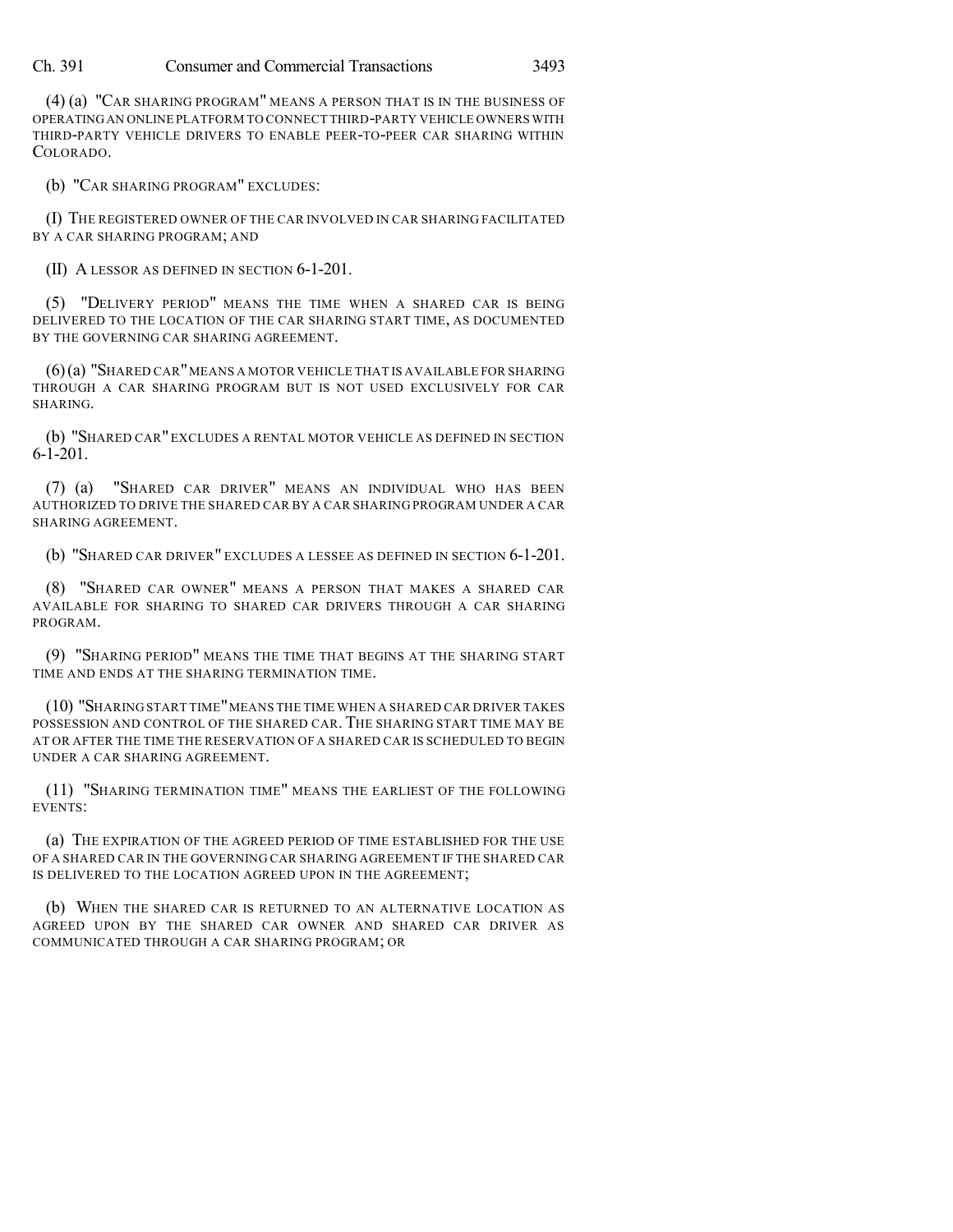(c) THE SHARED CAR OWNER, OR THE SHARED CAR OWNER'S AUTHORIZED DESIGNEE, TAKES POSSESSION AND CONTROL OF THE SHARED CAR.

**6-1-1203. Insurance coverage during car sharing period.** (1) (a) EXCEPT AS PROVIDED IN SUBSECTION  $(1)(b)$  OF THIS SECTION, A CAR SHARING PROGRAM SHALL ASSUME THE LIABILITY OF A SHARED CAR OWNER FOR ANY BODILY INJURY OR PROPERTY DAMAGE TO THIRD PARTIES, OR UNINSURED AND UNDERINSURED MOTORIST OR PERSONAL INJURY PROTECTION LOSSES, DURING THE SHARING PERIOD UP TO AN AMOUNT STATED IN THE CAR SHARING AGREEMENT, BUT NOT LESS THAN THE MINIMUM AMOUNT OF FINANCIAL RESPONSIBILITY REQUIRED BY ARTICLE 7 OF TITLE 42.

(b) THE ASSUMPTION OF LIABILITY UNDER SUBSECTION  $(1)(a)$  of this section DOES NOT APPLY TO A SHARED CAR OWNER IF:

(I) THE SHARED CAR OWNER MAKES AN INTENTIONAL OR FRAUDULENT MATERIAL MISREPRESENTATION TO OR OMISSION TO THE CAR SHARING PROGRAM BEFORE THE SHARING PERIOD WHEN THE LOSS OCCURRED; OR

(II) THE SHARED CAR OWNER ACTS IN CONCERT WITH A SHARED CAR DRIVER WHO FAILS TO RETURN THE SHARED CAR IN ACCORDANCE WITH THE CAR SHARING AGREEMENT.

(c) NOTWITHSTANDING SUBSECTION (1)(b) OF THIS SECTION, THE DEFINITION OF "SHARING TERMINATION TIME" IN SECTION 6-1-1202 (11), OR THE AMOUNT OF LIABILITY COVERAGE STATED IN THE CAR SHARING AGREEMENT, THE ASSUMPTION OF LIABILITY UNDER SUBSECTION (1)(a) OF THIS SECTION IN THE AMOUNT REQUIRED BY ARTICLE 7 OF TITLE 42 APPLIES TO ANY BODILY INJURY OR PROPERTY DAMAGE SUFFERED BY INNOCENT THIRD PARTIES FOR INJURIES OR LOSSES DURING THE SHARING PERIOD.

(2) A CAR SHARING PROGRAM SHALL ENSURE THAT, DURING EACH SHARING PERIOD, THE SHARED CAR OWNER AND THE SHARED CAR DRIVER ARE INSURED UNDER AN AUTOMOBILE LIABILITY INSURANCE POLICY THAT:

(a) (I) RECOGNIZES THAT THE SHARED CAR INSURED UNDER THE POLICY IS MADE AVAILABLE THROUGH AND USED THROUGH A CAR SHARING PROGRAM; OR

(II) DOES NOT EXCLUDE USE OF A SHARED CAR BY A SHARED CAR DRIVER; AND

(b) PROVIDES INSURANCE COVERAGE UNDER A:

(I) COMMERCIAL LIABILITY POLICY ISSUED TO THE CAR SHARING PROGRAM THAT IS NOT LESS THAN THREE TIMES THE MINIMUM AMOUNT OF FINANCIAL RESPONSIBILITY REQUIRED BY ARTICLE 7 OF TITLE 42; OR

(II) PERSONAL LIABILITY POLICY ISSUED TO THE SHARED CAR DRIVER THAT IS NOT LESS THAN THE MINIMUM AMOUNT OF FINANCIAL RESPONSIBILITY REQUIRED BY ARTICLE 7 OF TITLE 42.

(3) THE FINANCIAL RESPONSIBILITY REQUIRED IN SUBSECTION (2)OF THIS SECTION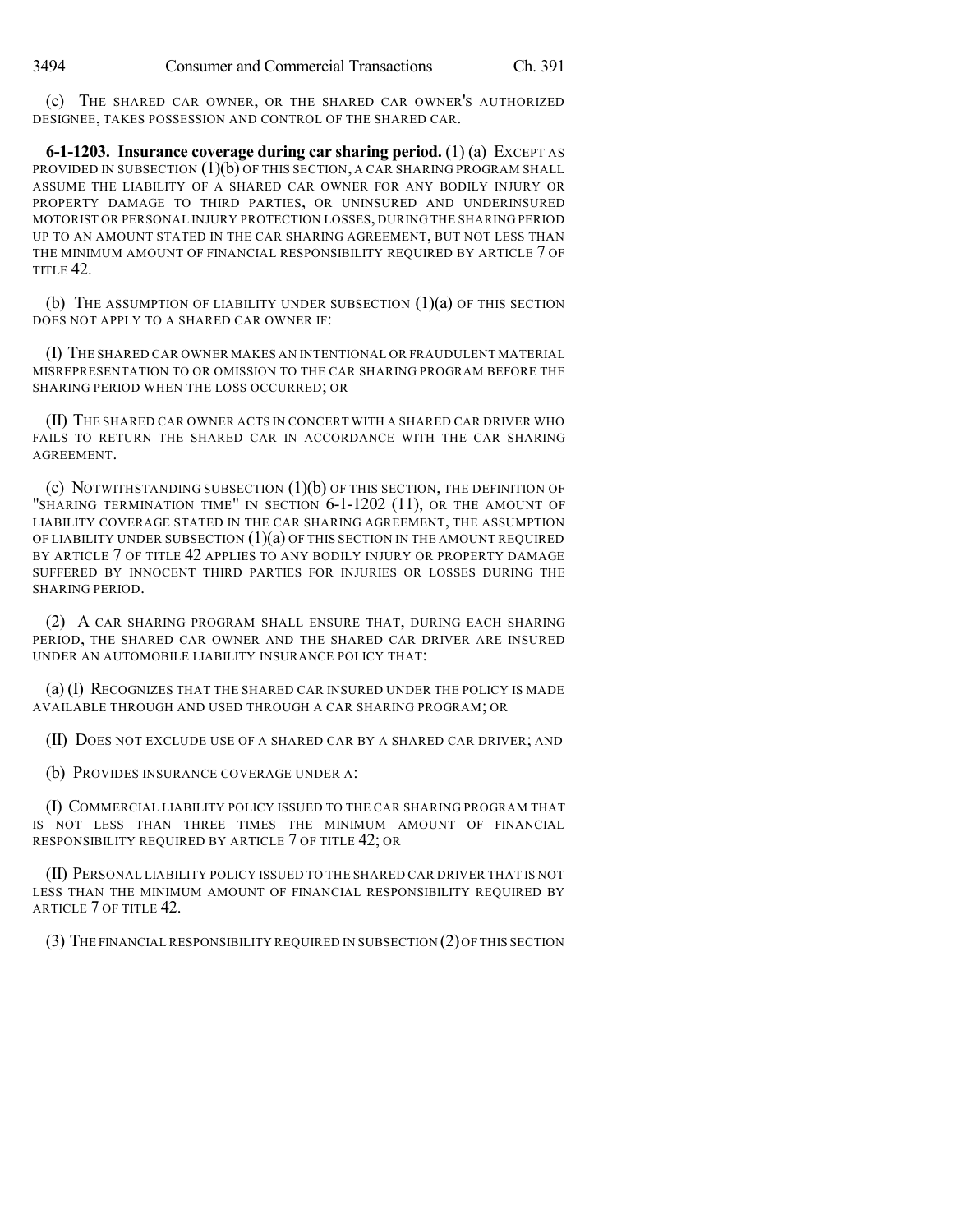MAY BE SATISFIED BY AUTOMOBILE LIABILITY INSURANCE THAT IS MAINTAINED BY ANY ONE OR A COMBINATION OF THE FOLLOWING:

(a) A SHARED CAR DRIVER; OR

(b) A CAR SHARING PROGRAM.

(4) THE INSURANCE DESCRIBED IN SUBSECTION (3) OF THIS SECTION THAT SATISFIES THE INSURANCE REQUIREMENT IN SUBSECTION (2) OF THIS SECTION IS THE PRIMARY COVERAGE DURING THE SHARING PERIOD.

(5) A CAR SHARING PROGRAM SHALL ASSUME PRIMARY LIABILITY FOR A CLAIM IF:

(a) THE PROGRAM IS IN WHOLE OR IN PART PROVIDING THE INSURANCE REQUIRED IN SUBSECTIONS (2) AND (3) OF THIS SECTION;

(b) A DISPUTE EXISTS AS TO WHO WAS IN CONTROL OF THE SHARED CAR AT THE TIME OF THE LOSS; AND

(c) THE PROGRAM DOES NOT HAVE AVAILABLE, DID NOT RETAIN, OR FAILS TO PROVIDE THE INFORMATION REQUIRED IN SECTION 6-1-1207 THAT RELATES TO THE CLAIM.

(6) (a) IF THE INSURANCE THAT COMPLIES WITH SUBSECTION (2) OF THIS SECTION IS PROVIDED BY THE SHARED CAR DRIVER OR SHARED CAR OWNER, A CAR SHARING PROGRAM SHALL MAINTAIN INSURANCE THAT PROVIDES COVERAGE MEETING THE REQUIREMENTS OF THIS SECTION AND THAT COVERS A LAPSE IN OR LACK OF COVERAGE OF THE SHARED CAR DRIVER'S OR SHARED CAR OWNER'S INSURANCE, BEGINNING WITH THE FIRST DOLLAR OF A CLAIM AND INCLUDING A DUTY TO DEFEND THE CLAIM.

(b) THE INSURANCE REQUIRED BY THIS SUBSECTION (6)MAY BE PROCURED FROM:

(I) AN INSURER LICENSED UNDER TITLE 10; OR

(II) A SURPLUS LINES INSURER AUTHORIZED UNDER ARTICLE 5 OF TITLE 10 THAT HAS A CREDIT RATING OF NO LESS THAN:

(A) "A-" FROM A.M. BEST COMPANY, INC.;

(B) "A" FROM DEMOTECH, INC.; OR

(C) ASIMILAR RATING FROM ANOTHER RATING AGENCY IF BOTH THE RATING AND AGENCY ARE RECOGNIZED BY THE COMMISSIONER OF INSURANCE BY RULE UNDER SECTION 10-5-117.

(7) COVERAGE UNDER AN AUTOMOBILE LIABILITY INSURANCE POLICY MAINTAINED BY THE CAR SHARING PROGRAM DOES NOT DEPEND ON A PERSONAL AUTOMOBILE LIABILITY INSURER FIRST DENYING OR BEING REQUIRED TO DENY A CLAIM.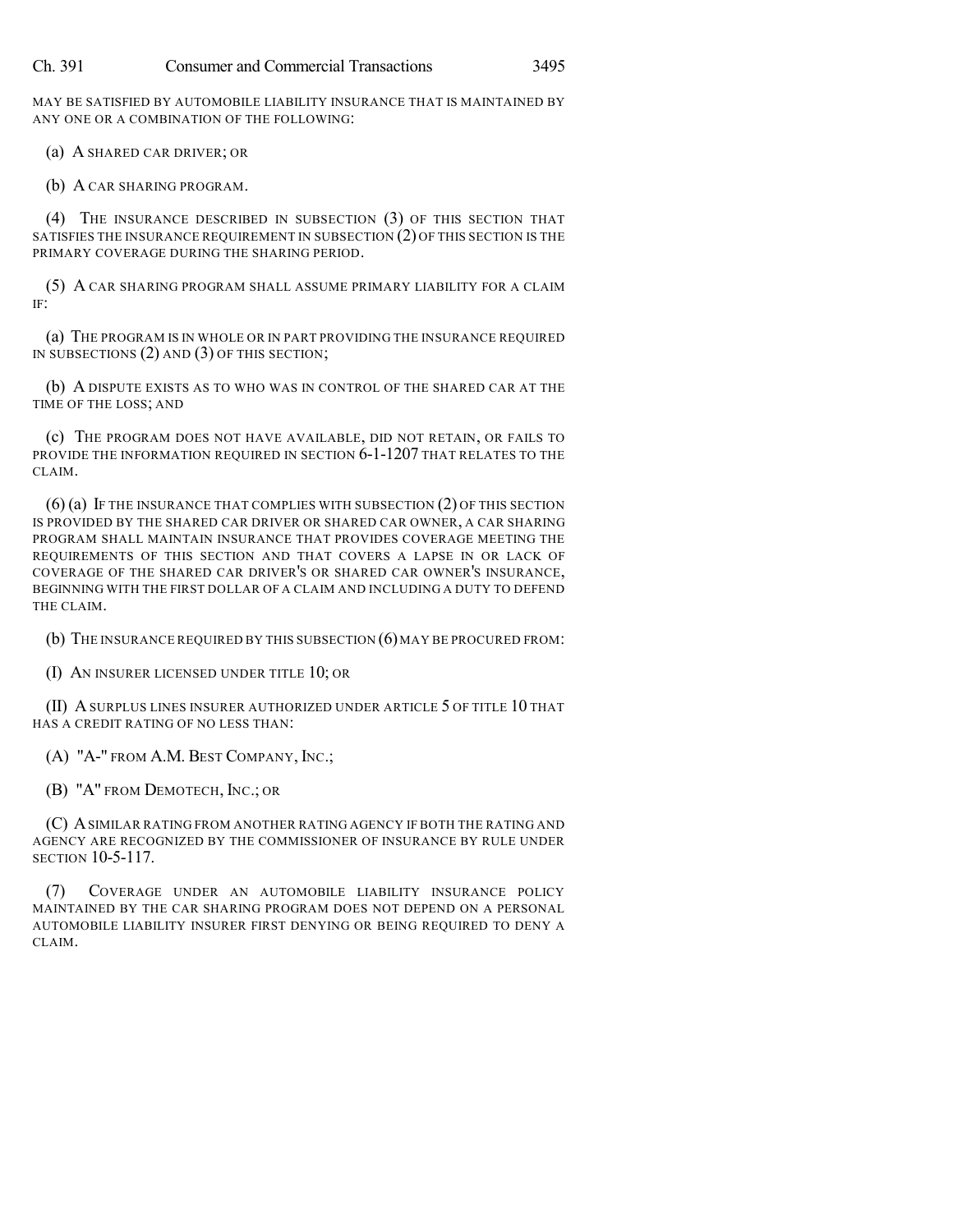(8) THIS SECTION DOES NOT:

(a) LIMIT THE LIABILITY OF THE CAR SHARING PROGRAM FOR AN ACT OR OMISSION OF THE CAR SHARING PROGRAM THAT RESULTS IN BODILY INJURY TO ANY PERSON AS A RESULT OF THE USE OF A SHARED VEHICLE THROUGH A CAR SHARING PROGRAM; OR

(b) LIMIT THE ABILITY OF THE CAR SHARING PROGRAM TO CONTRACT FOR INDEMNIFICATION FROM THE SHARED CAR OWNER OR THE SHARED CAR DRIVER FOR ECONOMIC LOSS SUSTAINED BY THE CAR SHARING PROGRAM CAUSED BY A BREACH OF THE TERMS AND CONDITIONS OF THE CAR SHARING AGREEMENT.

**6-1-1204. Notification of implications of lien.** WHEN A CAR OWNER REGISTERS AS A SHARED CAR OWNER ON A CAR SHARING PROGRAM AND BEFORE THE SHARED CAR IS MADE AVAILABLE FOR CAR SHARING, THE CAR SHARING PROGRAM SHALL NOTIFY THE SHARED CAR OWNER THAT, IF THE SHARED CAR HAS A LIEN AGAINST IT, THE USE OF THE SHARED CAR THROUGH A CAR SHARING PROGRAM, INCLUDING USE WITHOUT PHYSICAL DAMAGE COVERAGE, MAY VIOLATE THE TERMS OF THE CONTRACT WITH THE LIENHOLDER.

**6-1-1205. Liability - exclusions for personal automobile liability insurance policy - indemnification.** (1) AN AUTHORIZED INSURER MAY EXCLUDE COVERAGE AND THE DUTY TO DEFEND OR INDEMNIFY FOR ANY CLAIM UNDER A SHARED CAR OWNER'S PERSONAL AUTOMOBILE LIABILITY INSURANCE POLICY.THIS PART 12DOES NOT INVALIDATE OR LIMIT AN EXCLUSION CONTAINED IN AN AUTOMOBILE LIABILITY INSURANCE POLICY,INCLUDINGANY INSURANCE POLICY THAT EXCLUDES COVERAGE FOR MOTOR VEHICLES MADE AVAILABLE FOR RENT, SHARING, HIRE, OR BUSINESS USE.

(2) AN AUTOMOBILE INSURER OF THE SHARED CAR OWNER THAT DEFENDS OR INDEMNIFIES A SHARED CAR CLAIM HAS THE RIGHT TO CONTRIBUTION AGAINST THE INSURER OF THE SHARED CAR PROGRAM IF THE CLAIM IS:

(a) MADE AGAINST THE SHARED CAR OWNER OR THE SHARED CAR DRIVER FOR DAMAGES OCCURRING DURING THE SHARING PERIOD; AND

(b) EXCLUDED UNDER THE TERMS OF THE SHARED CAR OWNER'S INSURANCE POLICY.

**6-1-1206. Prohibition on exclusion of coverage for car sharing.** AN AUTOMOBILE INSURANCE COMPANY SHALL NOT EXCLUDE OTHERWISE APPLICABLE UNINSURED OR UNDERINSURED MOTORIST COVERAGE FROM A SHARED CAR DRIVER'S OR PASSENGER'S PERSONAL AUTOMOBILE INSURANCE POLICY BECAUSE OF THE PERSON'S PARTICIPATION IN CAR SHARING.

**6-1-1207. Record keeping.** A CAR SHARING PROGRAM SHALL COLLECT AND VERIFY RECORDS CONCERNING THE USE OF A VEHICLE,INCLUDING TIMES USED, FEES PAID BY THE SHARED CAR DRIVER, AND REVENUES RECEIVED BY THE SHARED CAR OWNER.ACAR SHARING PROGRAM SHALL PROVIDE THESE RECORDS UPON REQUEST TO THE SHARED CAR OWNER; TO FACILITATE A CLAIM INVESTIGATION, TO THE SHARED CAR OWNER'S INSURER OR THE SHARED CAR DRIVER'S INSURER; OR AS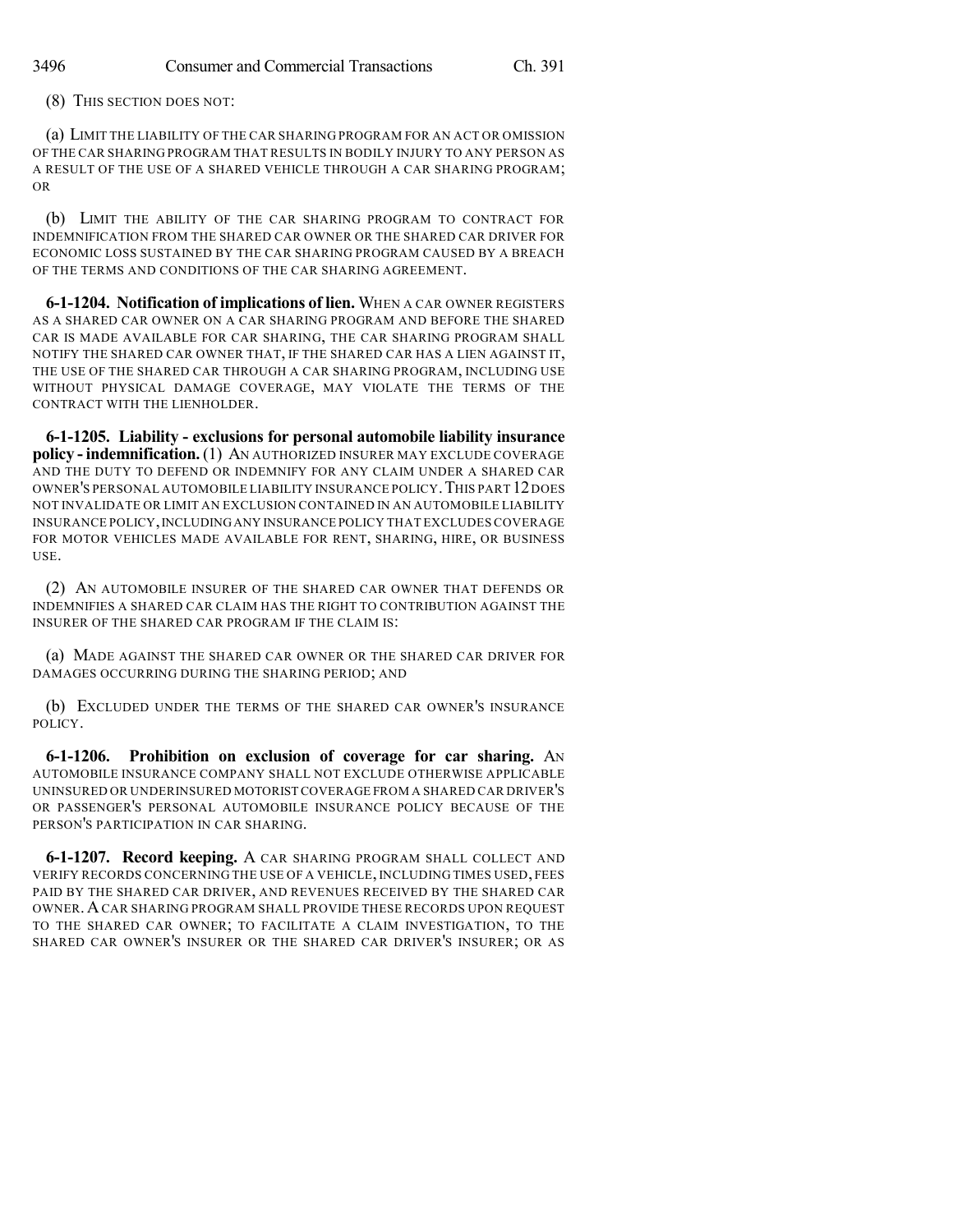REQUIRED BY AN AIRPORT CONCESSION AGREEMENT. THE CAR SHARING PROGRAM SHALL RETAIN THESE RECORDS FOR AT LEAST THE DURATION OF THE APPLICABLE PERSONAL INJURY STATUTE OF LIMITATIONS.

**6-1-1208. Federal law - vicarious liability.** A CAR SHARING PROGRAM AND A SHARED CAR OWNER ARE EXEMPT FROM VICARIOUS LIABILITY IN ACCORDANCE WITH 49 U.S.C. SEC. 30106 AND UNDER ANY STATE OR LOCAL LAW THAT IMPOSES LIABILITY BASED ONLY ON VEHICLE OWNERSHIP.

**6-1-1209. Insurable interest.** (1) A CAR SHARING PROGRAM SHALL HAVE AN INSURABLE INTEREST IN A SHARED CAR DURING THE SHARING PERIOD.THIS SECTION DOES NOT CREATE LIABILITY FOR A CAR SHARING PROGRAM FOR FAILURE TO MAINTAIN THE INSURANCE COVERAGE REQUIRED IN SECTION 6-1-1203 IF INSURANCE COVERAGE IS MAINTAINED IN COMPLIANCE WITH SECTION 6-1-1203 BY THE SHARED CAR DRIVER OR THE SHARED CAR OWNER.

(2) ACAR SHARING PROGRAM MAY OWN AND MAINTAIN, AS THE NAMED INSURED, ONE OR MORE POLICIES OF AUTOMOBILE LIABILITY INSURANCE THAT PROVIDE COVERAGE IN THE AMOUNT OF, IN EXCESS OF, OR OPTIONAL TO THE AMOUNT OF COVERAGE REQUIRED IN THIS PART 12. THE COVERAGE MAY INCLUDE COVERAGE FOR:

(a) LIABILITY ASSUMED BY THE CAR SHARING PROGRAM UNDER A CAR SHARING AGREEMENT;

(b) THE LIABILITY OF THE SHARED CAR OWNER;

(c) DAMAGE OR LOSS TO THE SHARED CAR; OR

(d) THE LIABILITY OF THE SHARED CAR DRIVER.

**6-1-1210. Required disclosures and notices.** (1) A CAR SHARING PROGRAM SHALL,FOR EACH SHARED CAR PARTICIPATING IN A CAR SHARINGAGREEMENT ON ITS PLATFORM, DO ALL OF THE FOLLOWING:

(a) PROVIDE THE SHARED CAR OWNER AND THE SHARED CAR DRIVER WITH THE TERMS AND CONDITIONS OF THE CAR SHARING AGREEMENT;

(b) DISCLOSE TO THE SHARED CAR DRIVER ANY COSTS OR FEES THAT ARE CHARGED TO THE SHARED CAR DRIVER UNDER THE CAR SHARING AGREEMENT;

(c) DISCLOSE TO THE SHARED CAR OWNER ANY COSTS OR FEES THAT ARE CHARGED TO THE SHARED CAR OWNER UNDER THE CAR SHARING AGREEMENT;

(d) PROVIDE AN EMERGENCY TELEPHONE NUMBER FOR A PERSON CAPABLE OF FACILITATING ROADSIDE ASSISTANCE TO THE SHARED CAR DRIVER;

(e) DISCLOSE ANY RIGHT OF THE CAR SHARING PROGRAM TO SEEK INDEMNIFICATION FROM THE SHARED CAR OWNER OR THE SHARED CAR DRIVER FOR ECONOMIC LOSS SUSTAINED BY THE CAR SHARING PROGRAM CAUSED BY A BREACH OF THE CAR SHARING AGREEMENT;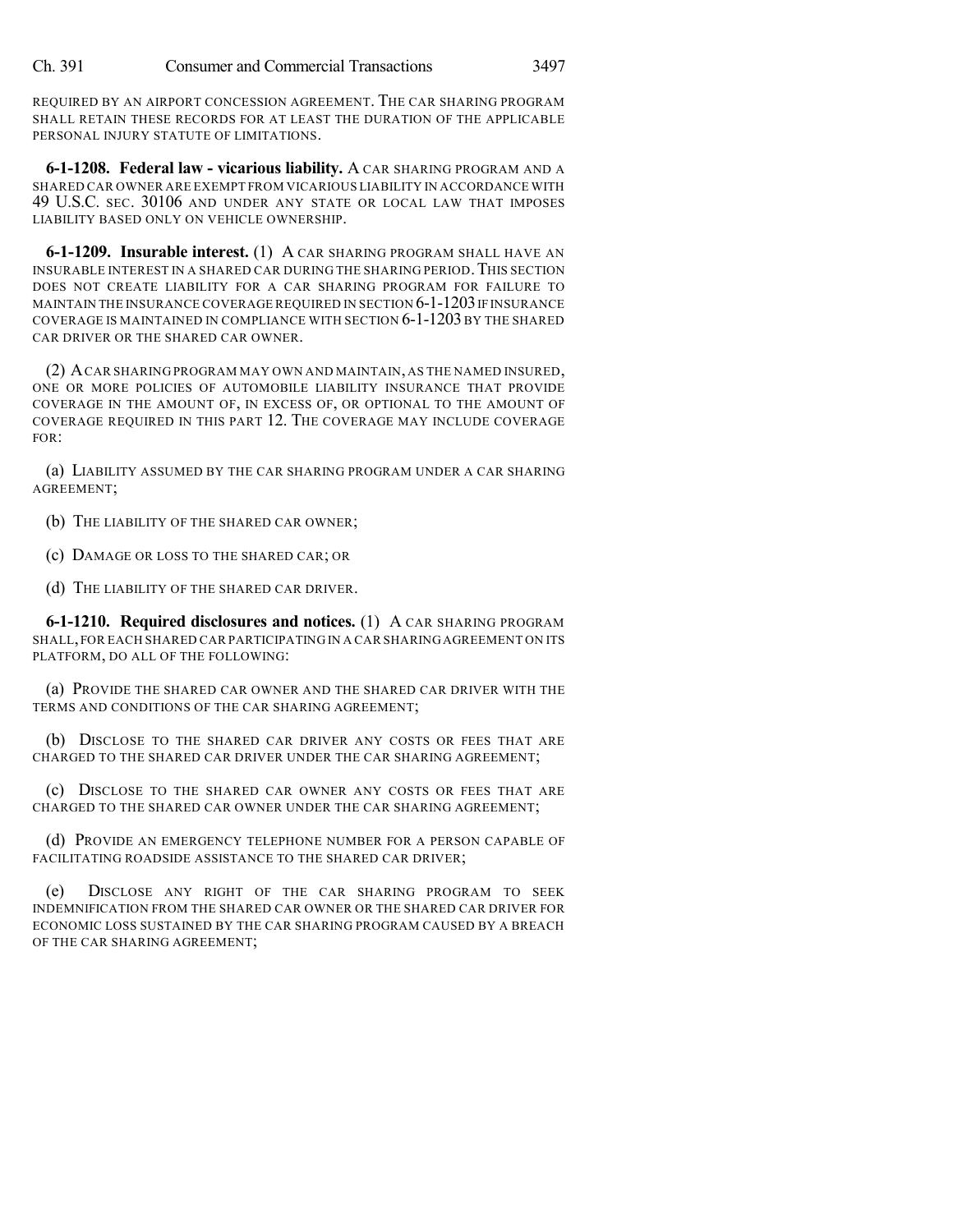(f) DISCLOSE THAT AN AUTOMOBILE LIABILITY INSURANCE POLICY ISSUED TO THE SHARED CAR OWNER FOR THE SHARED CAR OR TO THE SHARED CAR DRIVER DOES NOT PROVIDE A DEFENSE OR INDEMNIFICATION FOR ANY CLAIM ASSERTED BY THE CAR SHARING PROGRAM;

(g) DISCLOSE THAT THE CAR SHARING PROGRAM'S INSURANCE COVERAGE ON THE SHARED CAR OWNER AND THE SHARED CAR DRIVER IS IN EFFECT ONLY DURING EACH SHARINGPERIOD AND THAT THE SHARED CAR MAY NOT HAVE INSURANCE COVERAGE FOR USE OF THE SHARED CAR BY THE SHARED CAR DRIVER AFTER THE SHARING TERMINATION TIME;

(h) DISCLOSE ANY INSURANCE OR PROTECTION PACKAGE COSTS THAT ARE CHARGED TO THE SHARED CAR OWNER OR THE SHARED CAR DRIVER;

(i) DISCLOSE THAT THE SHARED CAR OWNER'S AUTOMOBILE LIABILITY INSURANCE MIGHT NOT PROVIDE COVERAGE FOR A SHARED CAR; AND

(j) DISCLOSE TO THE SHARED CAR DRIVER ANY CONDITIONS IN WHICH THE SHARED CAR DRIVER IS REQUIRED TO MAINTAIN A PERSONAL AUTOMOBILE LIABILITY POLICY AS THE PRIMARY COVERAGE FOR THE SHARED CAR IN ORDER TO DRIVE A SHARED CAR.

**6-1-1211. Driver'slicense verificationanddata retention.**(1) ACAR SHARING PROGRAM SHALL NOT ENTER INTO A CAR SHARING AGREEMENT WITH A CAR SHARING DRIVER UNLESS THE DRIVER:

(a) HOLDS A DRIVER'S LICENSE, ISSUED UNDER ARTICLE 2 OF TITLE 42, THAT AUTHORIZES THE DRIVER TO OPERATE CARS OF THE CLASS OF THE SHARED CAR; OR

(b) IS A NONRESIDENT WHO IS EXEMPT FROM LICENSURE UNDER SECTION 42-2-102.

(2) A CAR SHARING PROGRAM SHALL KEEP A RECORD OF:

(a) THE NAME AND ADDRESS OF THE SHARED CAR DRIVER;

(b) THE NUMBER OF THE DRIVER'S LICENSE OF EACH SHARED CAR DRIVER; AND

(c) THE DATE AND PLACE OF ISSUANCE OF THE DRIVER'S LICENSE.

**6-1-1212. Sharedcar equipment.**ACAR SHARINGPROGRAM ISRESPONSIBLE FOR ANY EQUIPMENT, INCLUDING A GPS SYSTEM, THAT IS PUT IN OR ON THE CAR TO MONITOR OR FACILITATE THE CAR SHARING TRANSACTION. A CAR SHARING PROGRAM SHALL INDEMNIFY AND HOLD HARMLESS THE SHARED CAR OWNER FOR ANY DAMAGE TO OR THEFT OF THE EQUIPMENT DURINGTHE SHARING PERIOD,UNLESS CAUSED BY THE SHARED CAR OWNER. THE CAR SHARING PROGRAM HAS THE RIGHT TO BE INDEMNIFIED FROM THE SHARED CAR DRIVER FOR ANY LOSS OR DAMAGE TO THE EQUIPMENT THAT OCCURS DURING THE SHARING PERIOD.

**6-1-1213. Safety recalls.**(1) WHEN A SHARED CAR OWNER REGISTERS A SHARED CAR WITH A CAR SHARING PROGRAM AND BEFORE THE SHARED CAR IS AVAILABLE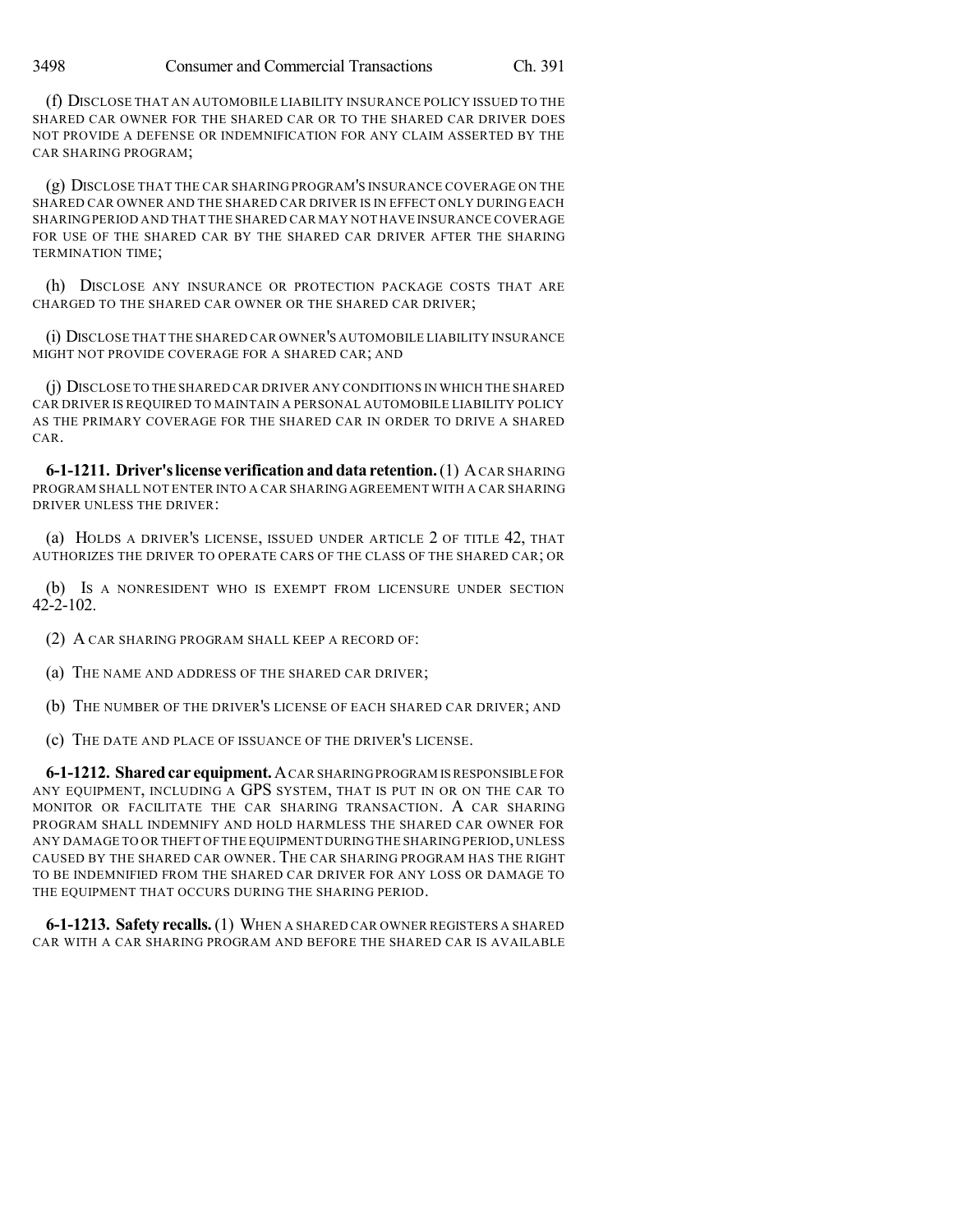FOR CAR SHARING, THE CAR SHARING PROGRAM SHALL:

(a) VERIFY THAT THE SHARED CAR DOES NOT HAVE ANY OPEN SAFETY RECALLS FOR WHICH THE REPAIRS HAVE NOT BEEN MADE; AND

(b) NOTIFY THE SHARED CAR OWNER OF THE REQUIREMENTS UNDER SUBSECTION (2) OF THIS SECTION.

(2) IF THE SHARED CAR OWNER HAS ACTUAL NOTICE OF A SAFETY RECALL ON THE SHARED CAR, A SHARED CAR OWNER SHALL NOT MAKE THE SHARED CAR AVAILABLE WITH A CAR SHARING PROGRAM UNTIL THE SAFETY RECALL REPAIR HAS BEEN MADE.

(3) IF A SHARED CAR OWNER HAS ACTUAL NOTICE OF A SAFETY RECALL ON A SHARED CAR WHILE AVAILABLE FOR SHARING WITH A CAR SHARING PROGRAM, THE SHARED CAR OWNER SHALL REMOVE THE SHARED CAR'S AVAILABILITY WITH THE CAR SHARING PROGRAM:

(a) AS SOON AS PRACTICABLE, BUT NO LATER THAN SEVENTY-TWO HOURS, AFTER RECEIVING THE NOTICE OF THE SAFETY RECALL; AND

(b) UNTIL THE SAFETY RECALL REPAIR HAS BEEN MADE.

(4) IF A SHARED CAR OWNER HAS ACTUAL NOTICE OF A SAFETY RECALL DURING THE SHARING PERIOD, THE SHARED CAR OWNER SHALL NOTIFY BOTH THE SHARED CAR DRIVER AND THE CAR SHARING PROGRAM ABOUT THE SAFETY RECALL.

**6-1-1214. Enabling operation at airport.** (1) ACAR SHARING PROGRAM SHALL ENTER INTO AN AIRPORT CONCESSION AGREEMENT BEFORE ENABLING CAR SHARING AT THE AIRPORT, UNLESS THE AIRPORT EXPLICITLY AND IN WRITING WAIVES THE RIGHT TO REQUIRE AN AGREEMENT.

(2) A CAR SHARING PROGRAM IS ENABLING CAR SHARING AT AN AIRPORT IF THE CAR SHARING PROGRAM OR A SHARED CAR OWNER USES THE CAR SHARINGPROGRAM TO:

(a) LIST VEHICLES PARKED ON AIRPORT PROPERTY OR AT AIRPORT FACILITIES;

(b) CONTRACT FOR TRANSPORTATION TO OR FROM AIRPORT FACILITIES;

(c) FACILITATE THE USE OF A SHARED CAR TO TRANSPORT AIRPORT PASSENGERS ON OR OFF OF AIRPORT PROPERTY; OR

(d) PROMOTE OR MARKET A SHARED CAR TO TRANSPORT AIRPORT PASSENGERS ON OR OFF OF AIRPORT PROPERTY.

(3) AN AIRPORT CONCESSION AGREEMENT MAY IMPOSE THE TAXES AND FEES THAT ARE IMPOSED ON OTHER CONCESSIONAIRES OPERATING AT THE AIRPORT.

(4) IF A CAR SHARING PROGRAM FAILS TO OR REFUSES TO ENTER INTO AN AIRPORT CONCESSION AGREEMENT, THE AFFECTED AIRPORT MAY SEEK AN INJUNCTION PROHIBITING THE CAR SHARING PROGRAM FROM OPERATING AT THE AIRPORT AND